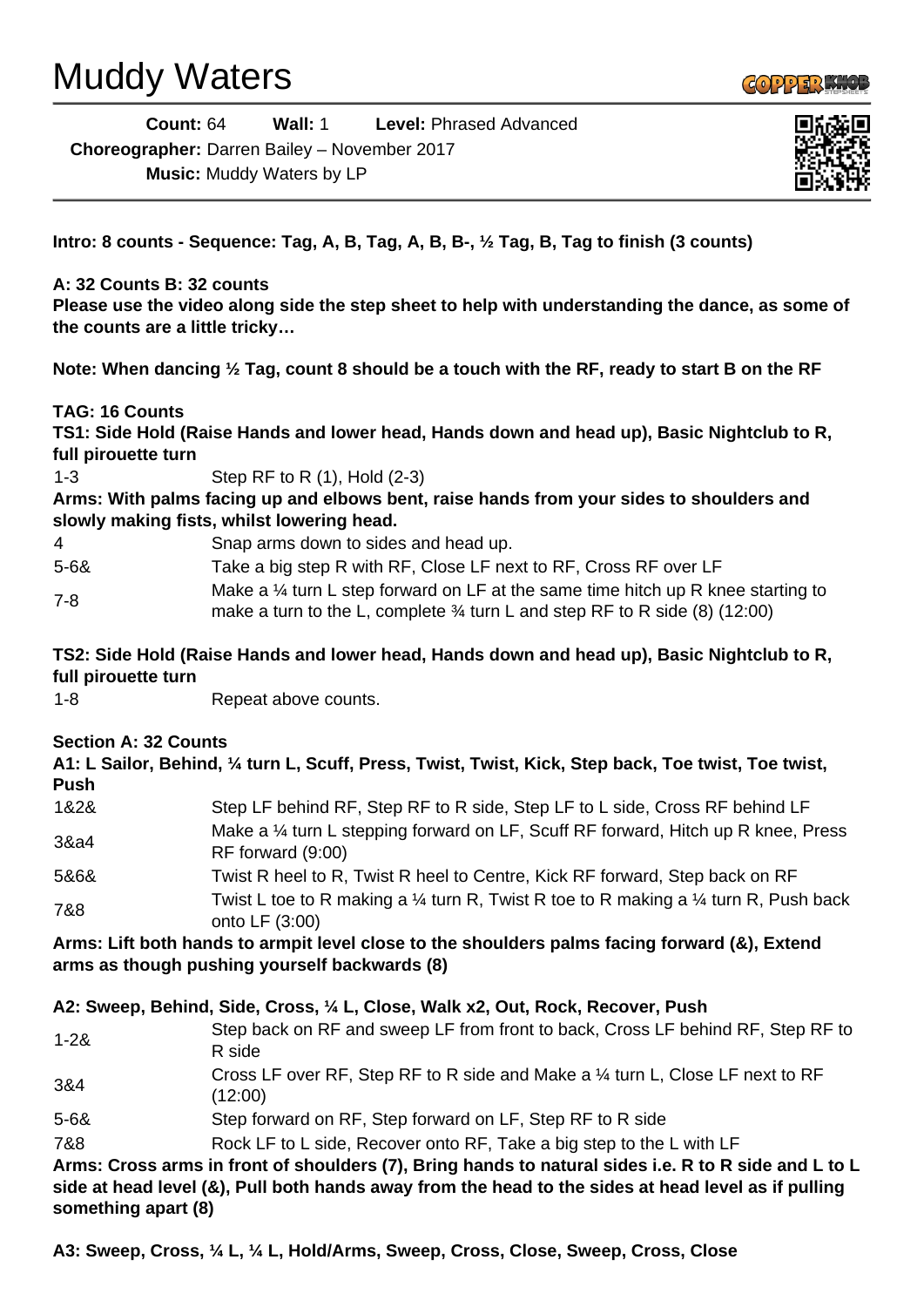1-2& Step forward on RF and sweep LF back to front, Cross LF over RF, Make a 1/4 turn L stepping back on RF (9:00)

3-4 Make a 1/4 turn L and step LF to L side making sure feet are shoulder width apart (3) (6:00)

**Arms: Touch L hand to R shoulder palm facing out (3), Bring L hand across toward left shoulder—but not fully, just to left side of chin (&), Push L hand up L side of head (a), Bring L hand down to chin level and Push chin to R and look to R (4), Bring head and arm back to front to look forward (&)**

**The arms will be used on the lyrics "Ask you for mer-cy," roughly on the count 3, &, a, 4, &**

- 5-6& Step forward on RF and sweep LF from back to front, Cross LF over RF, Close RF next to LF
- 7-8& Step forward on LF and sweep RF from back to front, Cross RF over LF, Close LF next to RF

### **A4: ¼ L, Slow Push, 1¼ Volta Turn R, Rock to L Fwd Diagonal, Recover, Behind, Rock to R back Diagonal, Recover, ½ turn L**

1-2& Make a ¼ turn L and step RF to R side (1) Facing palm out push R hand across body at shoulder level from R to L (2) (3:00), Recover weight back on LF (&) 3&a4& Make a  $\frac{1}{4}$  turn R stepping RF forward (6:00), Step LF next to RF making a  $\frac{1}{4}$  turn R (&), Make a  $\frac{1}{4}$  turn R and cross RF over LF (a), Step LF next to RF making a  $\frac{1}{4}$  turn R  $(4)$ , make a  $\frac{1}{4}$  turn R and cross RF over LF  $(8)$ 

### **Note: the steps above (3&a4&) should be dance on the lyrics 'See is the worst me'**

5-6& Rock LF to L side/forward diagonal, Recover onto RF, Cross LF behind RF 7-8 Rock RF to R side/back diagonal, Recover onto LF Making a ½ turn L (finish in a crossed position) (12:00)

## **Section B: 32 Counts**

# **B1: ½ Diamond to R, Full turn with Sweep, Sweep**

- 1-2& Step RF to R side, Make a 1/8 turn R and step forward on L, Step forward on RF (1:30) 3-4& Make a 1/8 turn R and take a big step to L with LF (3:00), Make a 1/8 turn R and step back on RF (4:30), Step back on L making 1/8 turn R (6:00) 5-6& Make a ¼ turn R and step forward on RF (9:00), Step forward on LF, Make a ½ turn Pivot R (3:00)
- 7-8& Make a <sup>1/2</sup> turn R closing LF next to RF at the same time sweep RF from back to front, Step back on RF and sweep LF from front to back, Cross LF behind RF (9:00)

### **B2: ½ Diamond to R, Full turn with Sweep, Sweep**

- 1-2& Step RF to R side, Make a 1/8 turn R and step forward on L, Step forward on RF (10:30)
- 3-4& Make a 1/8 turn R and take a big step to L with LF (12:00), Make a 1/8 turn R and step back on RF (1:30), Step back on L making 1/8 turn R (3:00)
- 5-6& Make a ¼ turn R and step forward on RF (6:00), Step forward on LF, Make a ½ turn Pivot R (12:00)
- 7-8& Make a 1/2 turn R closing LF next to RF at the same time sweep RF from back to front, Step back on RF and sweep LF from front to back, Cross LF behind RF (6:00)

# **B3: Side, Cross rock, Recover, Full turn L, Cross, Rock, Recover, Cross, ½ turn L**

- 1-2& Step RF to R side, Cross rock LF over RF, Recover onto RF
- 3&4 Make a ¼ turn L and step forward on LF, Make a ½ turn L and step back on RF,
- make a ¼ turn L and step LF to L side (6:00)
- 5-6& Cross RF over LF, Rock LF to L side, Recover onto RF
- 7&8 Cross LF over RF, Make a ¼ L and step back on RF (3:00), Make a ¼ turn L and step LF to L side (12:00)